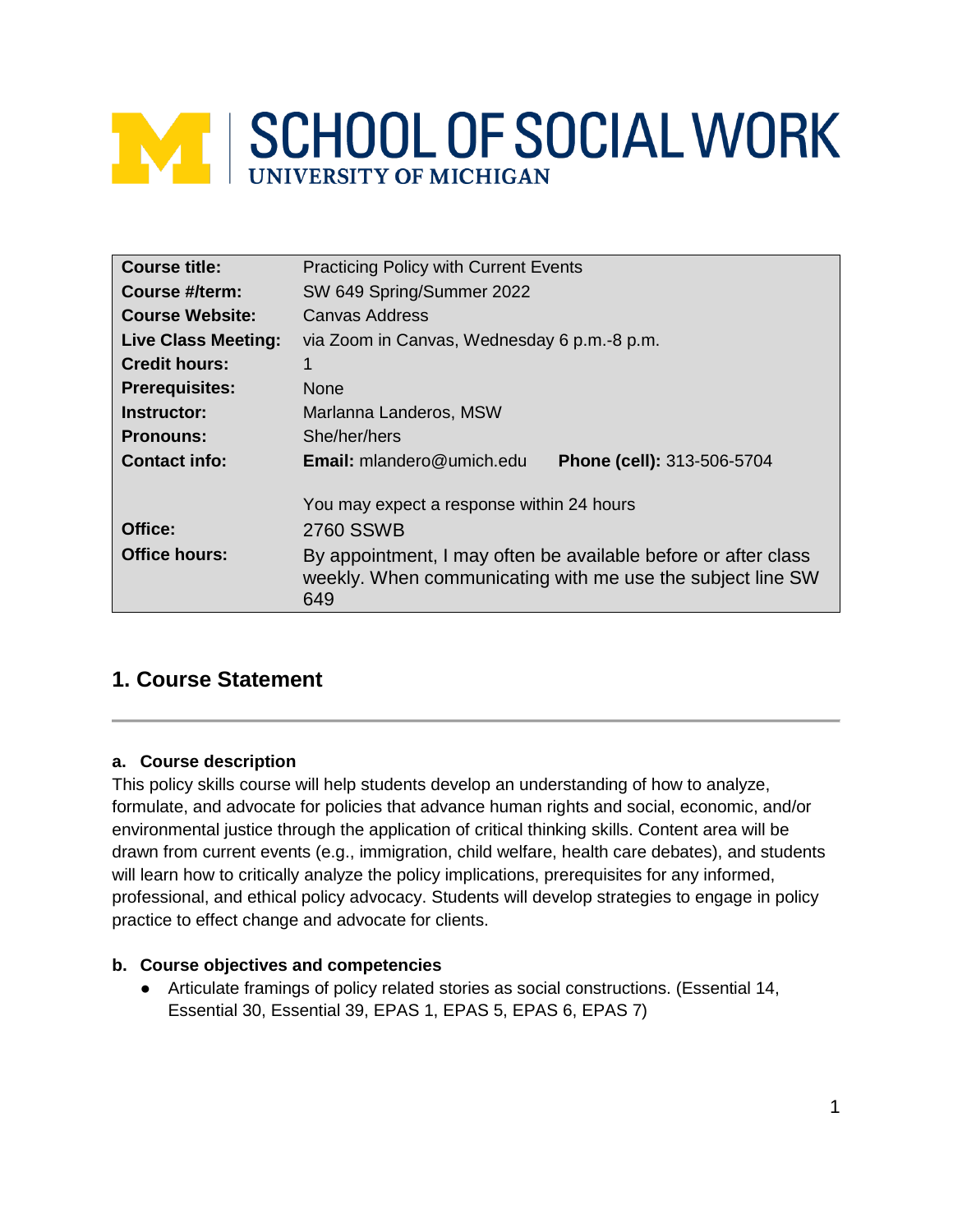- Assemble policy resources (e.g. legislation, regulations, white papers) needed to understand a social welfare policy problem (Essential 6, Essential 28, Essential 39, EPAS 1, EPAS 2, EPAS 5, EPAS 7)
- Analyze a social welfare policy issue in terms of contextual features (e.g., historical, political, legislative, ideological) while taking into account structural privileges and inequities. (Essential 6, Essential 28, Essential 39, EPAS 1, EPAS 2, EPAS 5, EPAS 7)
- Create strategies for resolving a social welfare policy problem that advance human rights; social, economic, and/or environmental justice; and address power dynamics to ensure voices are included. (Essential 14, Essential 34, EPAS 2, EPAS 3, EPAS 6, EPAS 7)
- Advocate for a specific solution to a social welfare policy problem in a way that acknowledges contextual and social equity issues surrounding the problem. (Essential 29, Essential 30, Essential 34, Essential 35, EPAS 1, EPAS 2, EPAS 3, EPAS 5)

# **c. Course design**

This course will be online with live synchronous sessions each week and will utilize a combination of lectures, discussion, in-class exercises, and a course project with weekly deliverables.

# **d. Intensive focus on PODS**

This course integrates PODS content and skills with a special emphasis on the identification of theories, practice and/or policies that promote social justice, illuminate injustices and are consistent with scientific and professional knowledge. Through the use of a variety of instructional methods, this course will support students developing a vision of social justice, learn to recognize and reduce mechanisms that support oppression and injustice, work toward social justice processes, apply intersectionality and intercultural frameworks and strengthen critical consciousness, self-knowledge and self-awareness to facilitate PODS learning.

# **2. Class Requirements**

# **a. Text and class materials**

All required and supplemental materials will be provided to you within the Canvas website. Students must complete all pre-work to engage in the course and complete discussions and activities fully. Some materials may require electronic access to external links. Other materials are located within the University of Michigan Library materials. You will be required to log into your University account using your credentials (username and password) to access University of Michigan Library materials.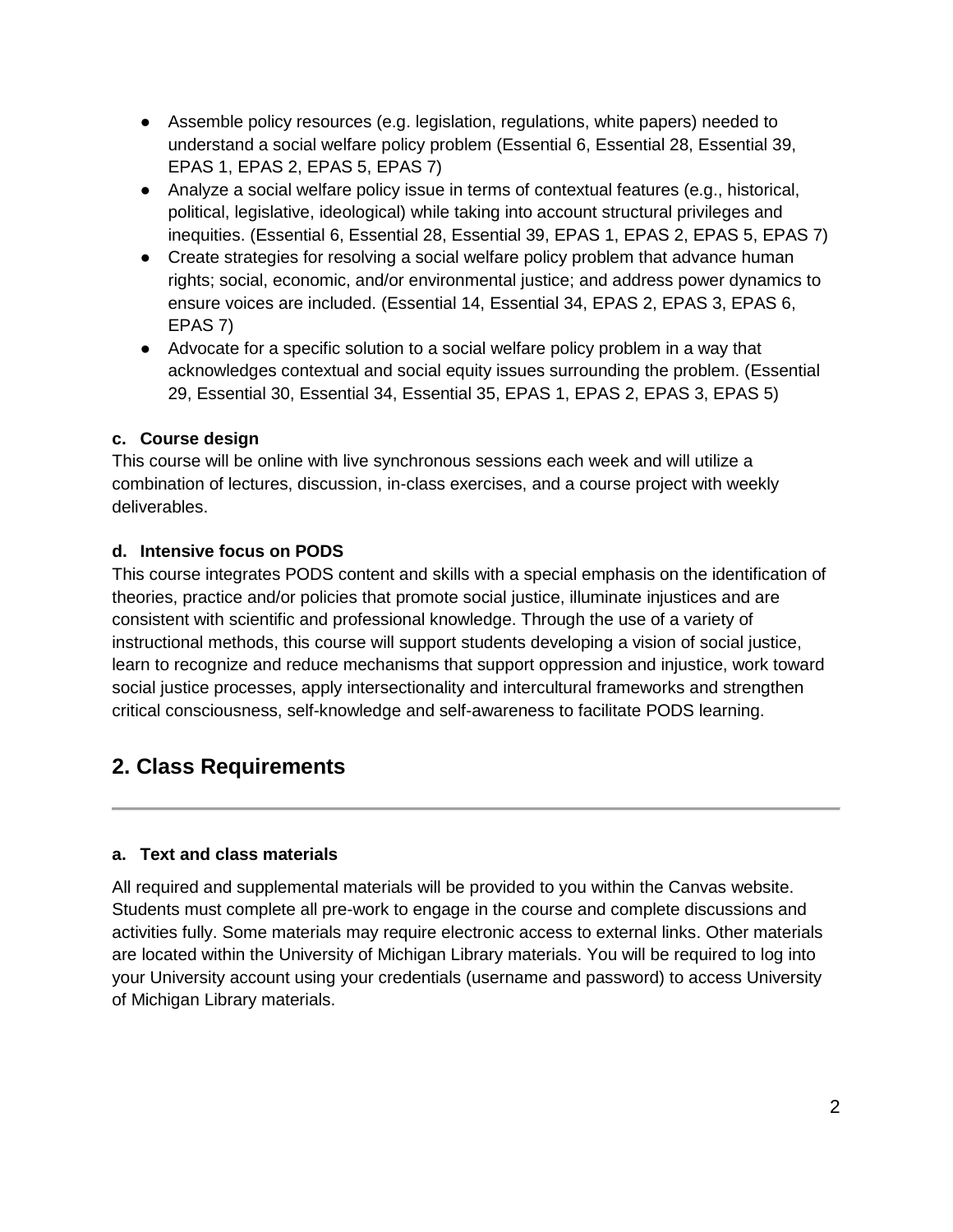Throughout the course students will be expected to follow current events related to social welfare policy issues which impact social work practitioners and their clients. The course may focus on a topical content area as defined by the instructor before the start of the semester (e.g. immigration, child welfare, climate change, natural disaster relief, water rights). Assigned readings will be selected by the instructor accordingly. Additional pertinent short readings or podcasts might be added over the semester. The instructor will give advance notice to students or bring these additional materials to class as news events unfold. Closed captioned media sources, audio versions, and other formats will be used with an eye toward inclusivity and accessibility of all students. However, students with any unique challenges should speak with the instructor as soon as possible to ensure adequate access to materials.

| Date/Time            | Agenda                                                                                                                                              | <b>Required Readings &amp;</b><br><b>Assignments</b>                                                                                                                                                                                                                                                                                                                                                                                                                                                                                                                                                                                                                                                   |
|----------------------|-----------------------------------------------------------------------------------------------------------------------------------------------------|--------------------------------------------------------------------------------------------------------------------------------------------------------------------------------------------------------------------------------------------------------------------------------------------------------------------------------------------------------------------------------------------------------------------------------------------------------------------------------------------------------------------------------------------------------------------------------------------------------------------------------------------------------------------------------------------------------|
| Week 1<br>May $18th$ | Lesson: Social Problem<br><b>Construction: Competing</b><br><b>Framings of Policy-Related</b><br><b>Stories</b><br>Live Zoom Session: See<br>Canvas | Read:<br>Syllabus<br>Staller, K. (2010). Social problem<br>construction and its impact on<br>program and policy responses. In<br>S.B. Kamerman, S. Phipps, & A. S.<br>Ben-Arieh (Eds.), From child<br>welfare to child well-being (pp.<br>155-173). Springer<br>Science+Business Media, DOI<br>10.1007/978-90-481-3377-2_10<br>Russonello, G. (2021, March 19).<br>Democrats confront a surge at the<br>border. The New York Times.<br>https://www.nytimes.com/2021/03/<br>19/us/politics/democrats-biden-<br>border-immigration.html<br>Watch:<br>Seefeldt, K., (2021). Social<br>problem construction [Video].<br>Canvas. University of Michigan.<br><b>Complete:</b><br>Day 7 - Project Deliverable |

# **b. Class schedule**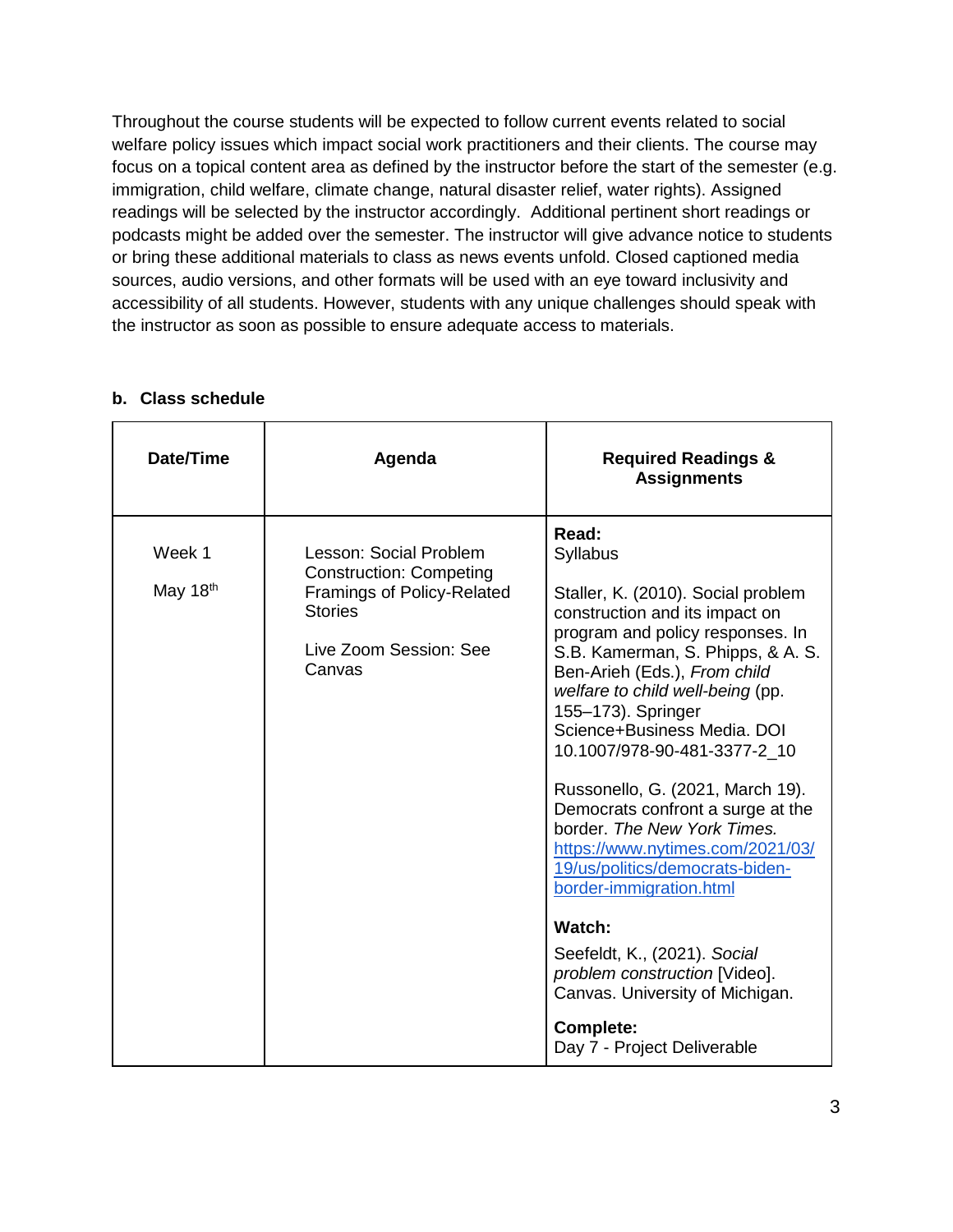| Week 2<br>May 25th             | Lesson: Finding Policy:<br>Locating, Identifying, and<br><b>Reading Policy</b><br>Live Zoom Session: See<br>Canvas | Read:<br>GovTrack.us. (2021). H.R. 6:<br><b>American Dream and Promise Act</b><br>of 2021<br>Center for Migration Studies. (n.d.).<br><b>President Biden's executive actions</b><br>on immigration.       |
|--------------------------------|--------------------------------------------------------------------------------------------------------------------|-----------------------------------------------------------------------------------------------------------------------------------------------------------------------------------------------------------|
|                                |                                                                                                                    | https://cmsny.org/biden-<br>immigration-executive-actions/<br>Watch:<br>Seefeldt, K., (2021). Finding policy                                                                                              |
|                                |                                                                                                                    | [Video]. Canvas. University of<br>Michigan.<br><b>Complete:</b><br><b>Project Deliverable</b>                                                                                                             |
|                                |                                                                                                                    |                                                                                                                                                                                                           |
| Week 3<br>June 1 <sup>st</sup> | <b>Lesson: Consuming Policy</b><br><b>Stories: Deconstructing</b><br>Arguments and                                 | Watch:<br>Seefeldt, K., (2021). Consuming<br>policy [Video]. Canvas. University<br>of Michigan.                                                                                                           |
|                                | Contextualizing Information<br>Live Zoom Session: See<br>Canvas                                                    | Fox News. (2021, March 24).<br>Arizona mayor declares state of<br>emergency over border crisis<br>[Video]. YouTube.<br>https://www.youtube.com/watch?v=<br>xcX0qizRuyg                                    |
|                                |                                                                                                                    | PBS NewsHour. (2021, March 26).<br>Immigrant families in limbo as<br>Biden's immigration bill fails to get<br>support in Congress [Video].<br>Youtube.<br>https://www.youtube.com/watch<br>?v=HzLeiDcrZio |
|                                |                                                                                                                    | <b>Complete:</b><br>Day 7 - Project Deliverable                                                                                                                                                           |
| Week 4<br>June 8 <sup>th</sup> | Lesson: Identifying Advocacy<br>Strategies: Making your<br><b>Voices Heard</b>                                     | Read:<br>Richwine, J. (2021, April 4).<br>Amnesty would impose large costs<br>on social security and medicare.<br>Center for Immigration Studies.                                                         |
|                                |                                                                                                                    |                                                                                                                                                                                                           |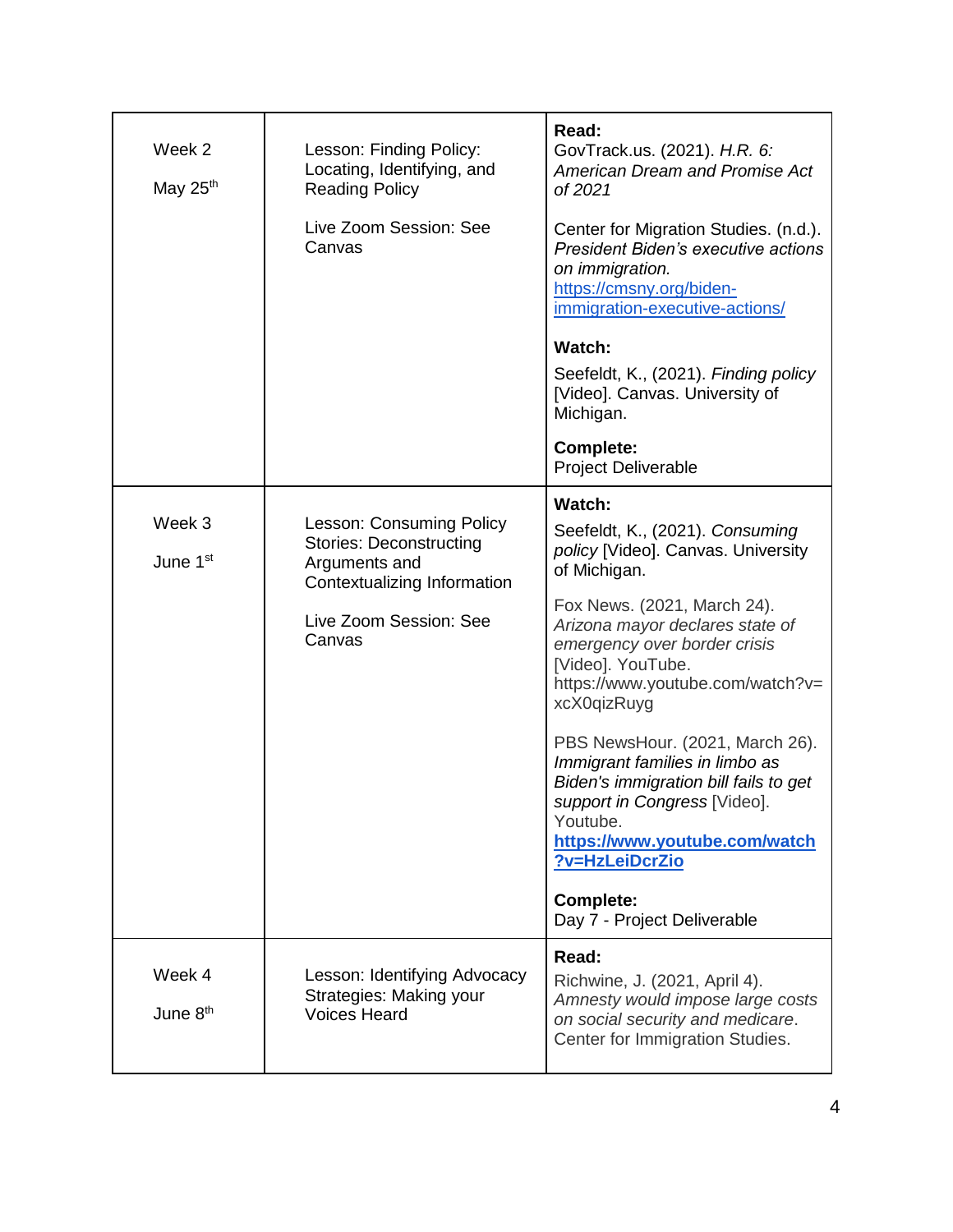|                                 | Live Zoom Session: See<br>Canvas                                                                   | https://cis.org/Report/Amnesty-<br>Would-Impose-Large-Costs-Social-<br>Security-and-Medicare                                                                                                                                                                                                                            |
|---------------------------------|----------------------------------------------------------------------------------------------------|-------------------------------------------------------------------------------------------------------------------------------------------------------------------------------------------------------------------------------------------------------------------------------------------------------------------------|
|                                 |                                                                                                    | Russonello, G. (2021, March 19).<br>Democrats confront a surge at the<br>border. The New York Times.<br>https://www.nytimes.com/2021/03/<br>19/us/politics/democrats-biden-<br>border-immigration.html                                                                                                                  |
|                                 |                                                                                                    | Brown, T. C., Megan, K., Mason,<br>J., & Ramon, C. (2018).<br>Immigration's effect on the social<br>security system. Bipartisan Policy<br>Center.<br>https://bipartisanpolicy.org/wp-<br>content/uploads/2019/03/Immigrati<br>ons-Effect-on-the-Social-Security-<br>System.pdf                                          |
|                                 |                                                                                                    | Watch:                                                                                                                                                                                                                                                                                                                  |
|                                 |                                                                                                    | Seefeldt, K., (2021). Identifying<br>advocacy strategies [Video].<br>Canvas. University of Michigan.                                                                                                                                                                                                                    |
|                                 |                                                                                                    | <b>Complete:</b><br>Day 7 - Project Deliverable                                                                                                                                                                                                                                                                         |
| Week 5<br>June 15 <sup>th</sup> | <b>Synthesizing the Pieces:</b><br><b>Policy Presentations</b><br>Live Zoom Session: See<br>Canvas | Read:<br>Wilks, T. (2012). Cause advocacy.<br>In Advocacy and social work<br>practice. Open University Press.<br>Russonello, G. (2021, March 19).<br>Democrats confront a surge at the<br>border. The New York Times.<br>https://www.nytimes.com/2021/03/<br>19/us/politics/democrats-biden-<br>border-immigration.html |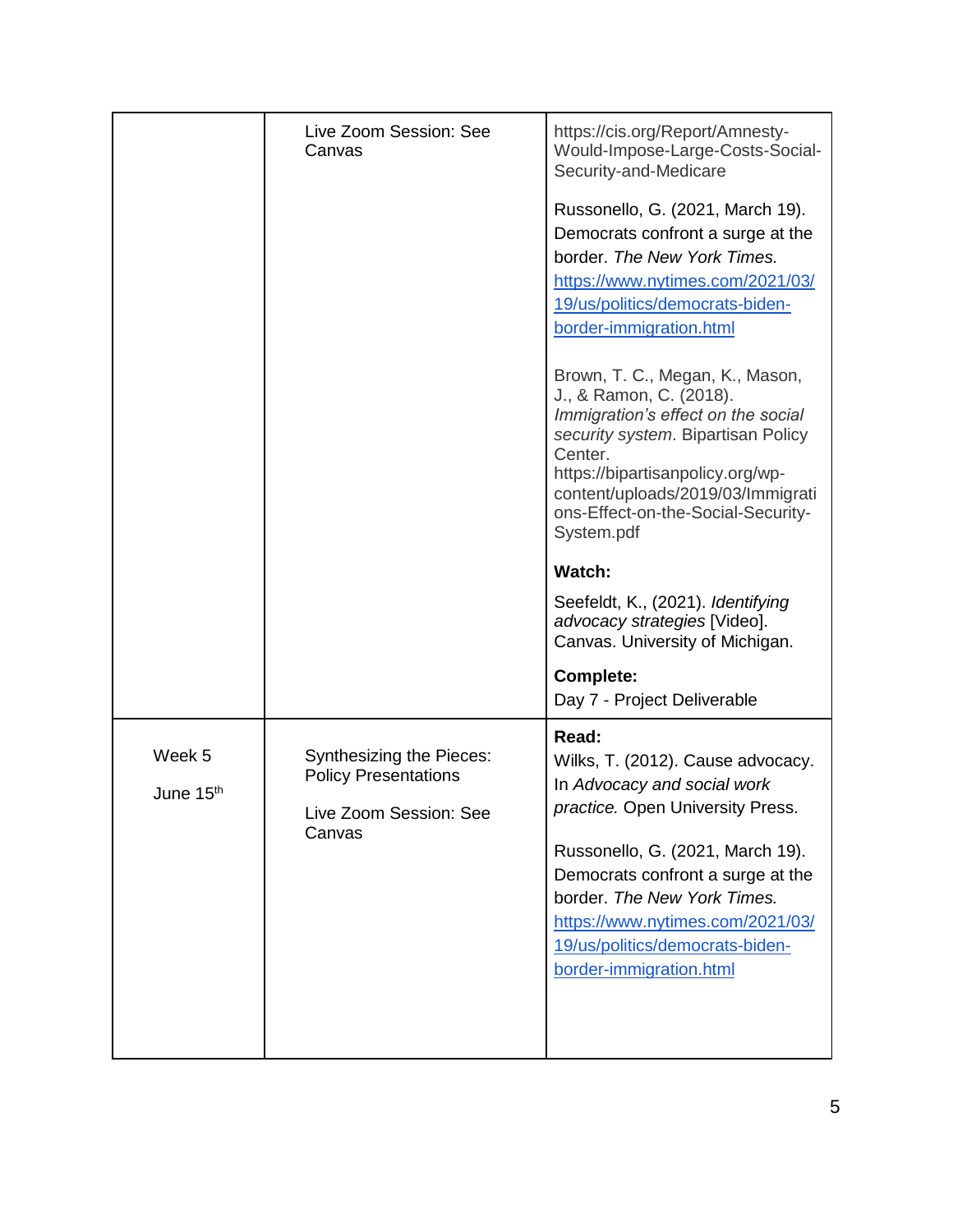| Watch:                                                                                       |
|----------------------------------------------------------------------------------------------|
| Seefeldt, K., (2021). Synthesizing<br>the pieces [Video]. Canvas.<br>University of Michigan. |
| Complete:                                                                                    |
| Day 7 - Prepare and Present Final<br>Projects<br><b>Reflective Discussion</b>                |

#### **c. Assignments**

There are basic requirements for this course. Each will be used in assessing the overall final grade. They are:

**Attendance:** Attending all five class sessions, including reading all assignments and coming to class prepared;

**Discussions**: Participating in reflective discussions and in a substantive and meaningful way;

**Final Project**: Participating in the final project including all required submissions.

This class is graded Pass/Fail. To pass the course you must pass the final assignment and participate in class sessions, discussions, and deliverables.

| <b>Assignment</b>                           | Due date                   | Percent of overall grade |
|---------------------------------------------|----------------------------|--------------------------|
| 5 Live Zoom Sessions                        | Day 7 of each week         | Pass/Fail (each)         |
| 5 Reflective Discussions-In<br><b>Class</b> | Live Zoom sessions         | Pass/Fail (each)         |
| <b>Final Project</b>                        | <b>Final Class Session</b> | Pass /Fail               |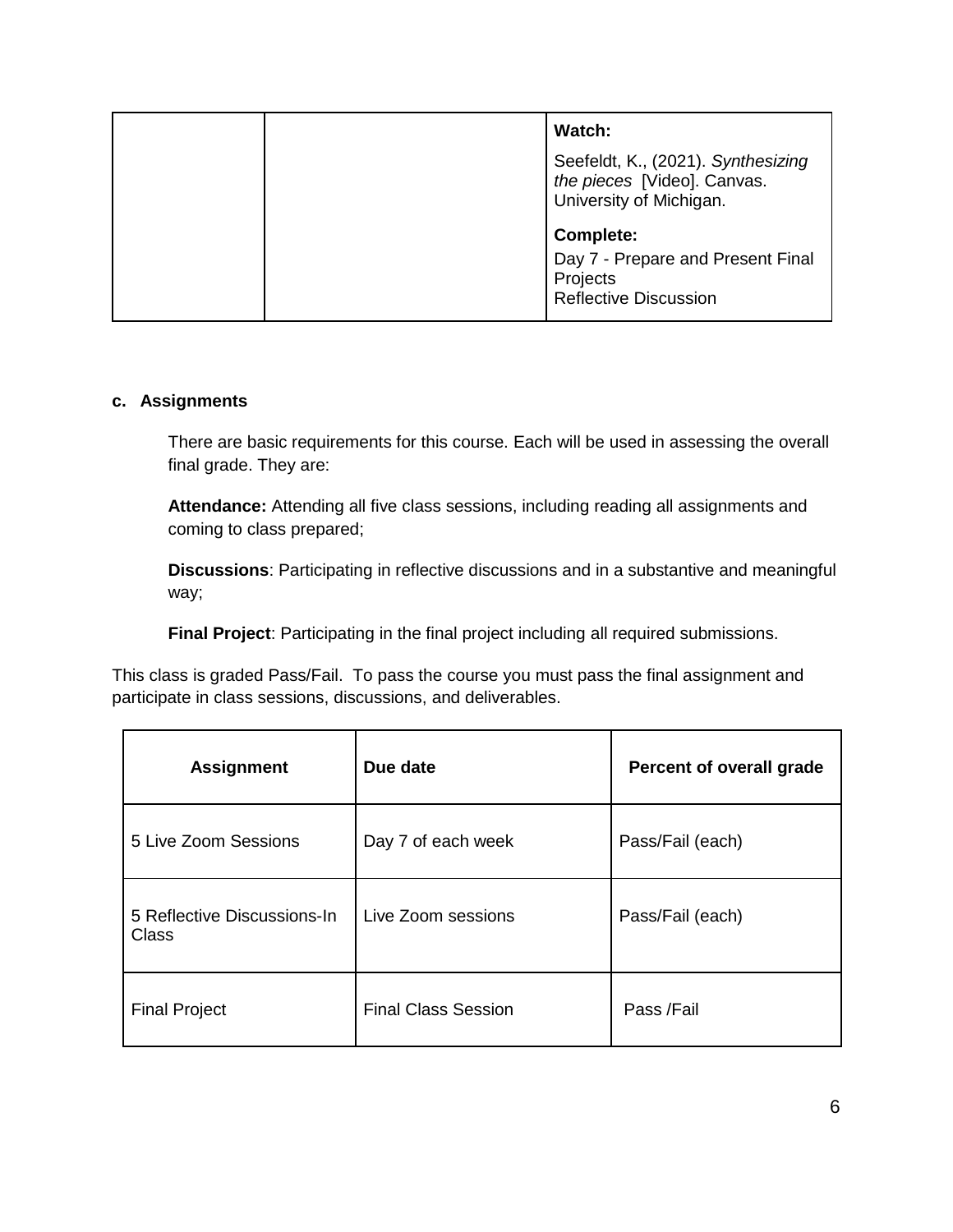# **Final Project Description:**

Students will work in small groups to 'produce' a news story, podcast, YouTube video or other research-based educational segment. These will not be opinion pieces or propaganda. Rather the final product must reflect careful research, critical engagement and thoughtful analysis of a current events topic. Students will "perform" (or "present") their projects in the final class (5-8 minutes a piece) and submit both the file containing the project and a statement outlining each participant's contribution to the project. Students must demonstrate that they can:

- Contextualize the competing frames of a specific policy problem critical to social work practice;
- Critically assess the policy response using the skills developed in class;
- Synthesize material about this policy problem and response in an informative, factual, educational presentation;
- Identify a socially just policy response using critical analysis, ensuring all voices are heard;

# **d. Attendance and class participation**

Students are responsible for all content of this course, including the content provided in the live, synchronous sessions. Absences are counted from the first scheduled live class meeting. The program has an 80% attendance requirement for live, synchronous sessions. Students who miss any (live, synchronous sessions) are at risk of a grade reduction, including receiving a nonpassing grade. See the [Policy on Class Attendance](https://ssw.umich.edu/msw-student-guide/section/1.09.00/17/policy-on-class-attendance) from the MSW Student Guide for further information.

If you are unable to attend a Live Zoom Session, please contact your instructor as soon as possible for an alternate method of completing this requirement.

# **e. Live class participation**

Please mute your audio if you are not speaking. I strongly suggest keeping your camera on, but if that is not possible I understand.

Please use the raise hand function if you have a comment to make or question to ask. Feel free to use the chat to include supplementary information or to ask questions. I will try to keep tabs on what is being written in the chat but my first priority will be the verbal discussion. If you use the chat, please keep the conversation on topic.

Lectures will be recorded and posted to Canvas but I reserve the right to pause the recording if the discussion is veering into sensitive areas.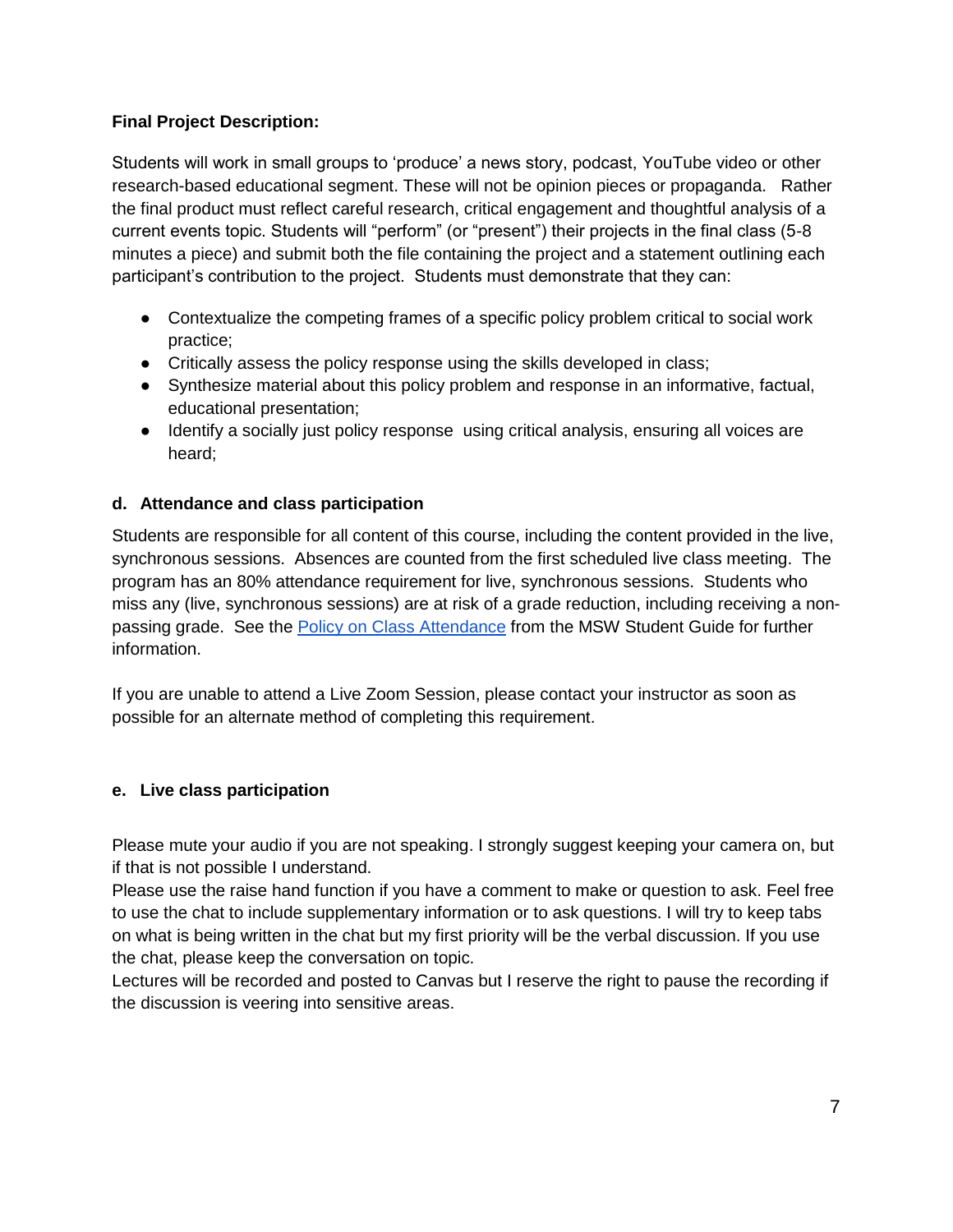# **f. Grading**

The course and all assignment grading is on a pass or fail basis. To pass the course you must pass the final assignment and participate in class sessions, discussions, and deliverables.

Because all grading is pass/fail, there is no way to accept late work for a reduced score. If you are unable to complete a item, please contact your instructor as soon as possible to see if an alternative is available for your circumstances.

For additional information, please reference the following resources

- a. [Grades in Academic Courses and in Field Instruction](http://ssw.umich.edu/msw-student-guide/chapter/1.08/grades-in-academic-courses-and-in-field-instruction)
- b. [Student Grievance Procedures](http://ssw.umich.edu/msw-student-guide/chapter/1.18/student-grievances)
- c. [Policy for Grading in Special Circumstances](https://ssw.umich.edu/msw-student-guide/section/1.08.01/15/grades-for-special-circumstances)

### **g. Class Recording and Course Materials**

Audio and video recording of in-class lectures and discussions is prohibited without the advance written permission of the instructor. Students with an approved accommodation from the Office of Services for Students with Disabilities permitting the recording of class meetings must present documentation to the instructor in advance of any recording being done. The instructor reserves the right to disallow recording for a portion of any class time where privacy is a special concern. If the instructor chooses to record a class, they will decide which classes, if any, are recorded, what portion of each class is recorded, and whether a recording is made available on the course management website. On days when classes are recorded, students will be notified a recording is occurring. Class recordings and course materials may not be reproduced, sold, published or distributed to others, in whole or in part, without the written consent of the instructor.

# **h. COVID-19 Statement (not fully applicable)**

For the safety of all students, faculty, and staff on campus, it is important for each of us to be mindful of safety measures that have been put in place for our protection. By returning to campus, you have acknowledged your responsibility for protecting the collective health of our community. Your participation in this course on an in-person/hybrid basis is conditional upon your adherence to all safety measures mandated by the state of Michigan and the University, including maintaining physical distancing of six feet from others, and properly wearing a face covering in class. Other applicable safety measures may be described in the [Wolverine Culture](https://campusblueprint.umich.edu/uploads/Wolverine_Culture_of_Care%20sign_8.5x11_UPDATED_071520.pdf)  [of Care](https://campusblueprint.umich.edu/uploads/Wolverine_Culture_of_Care%20sign_8.5x11_UPDATED_071520.pdf) and the [University's Face Covering Policy for COVID-19.](http://ehs.umich.edu/wp-content/uploads/2020/07/U-M-Face-Covering-Policy-for-COVID-19.pdf) Your ability to participate in this course in-person/hybrid may be impacted by failure to comply with campus safety measures. Individuals seeking to request an accommodation related to the face covering requirement under the Americans with Disabilities Act should contact the [Office for Institutional](https://oie.umich.edu/american-with-disabilities-act-ada/)  [Equity.](https://oie.umich.edu/american-with-disabilities-act-ada/) If you are unable or unwilling to adhere to these safety measures while in a face-to-face class setting, you will be required to participate on a remote basis. I also encourage you to